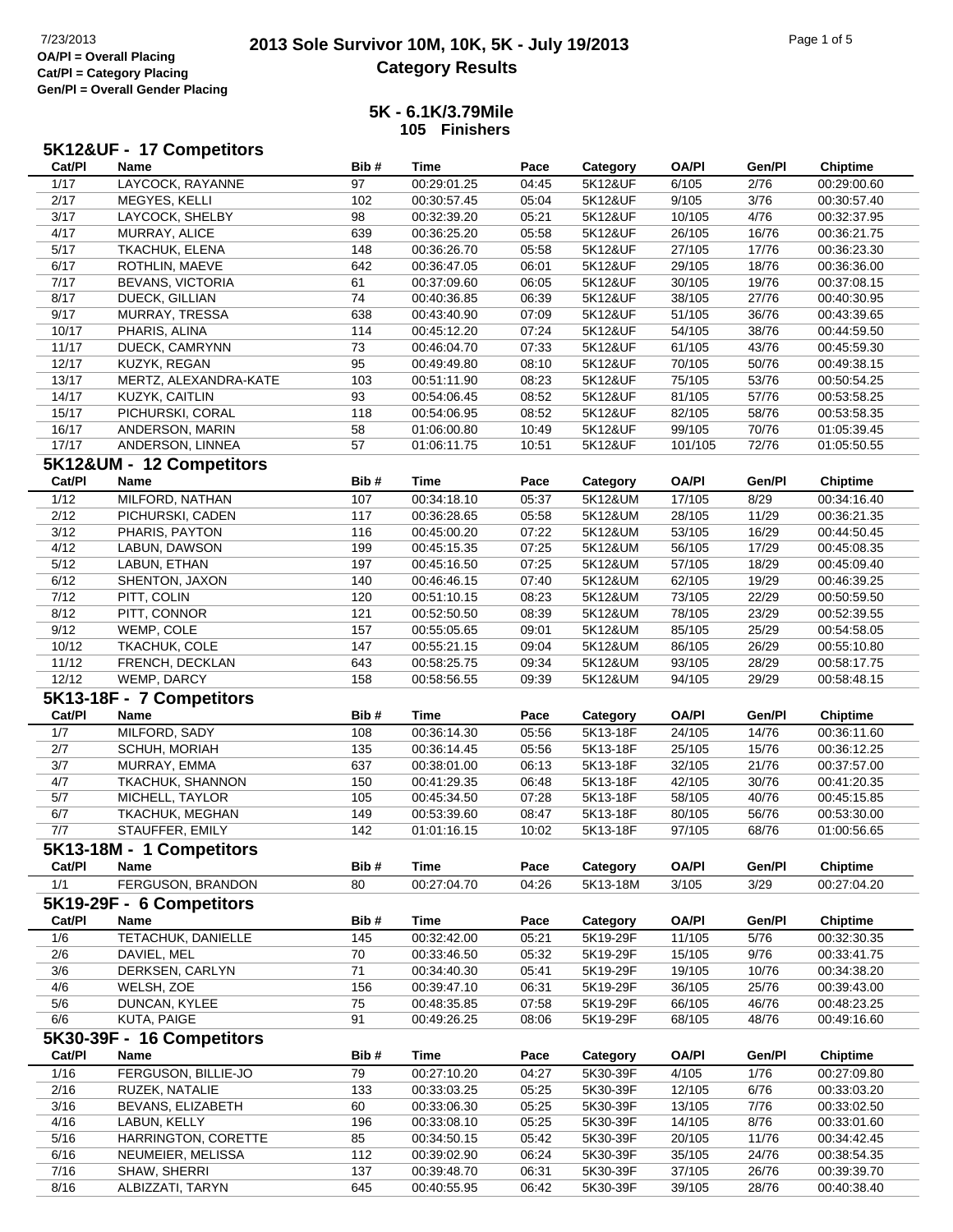# **2013 Sole Survivor 10M, 10K, 5K - July 19/2013** Page 2 of 5 Page 2 of 5 Page 2 of 5 **Category Results**

#### **5K - 6.1K/3.79Mile 105 Finishers**

|              | 5K30-39F - 16 Competitors            |            |                            |                |                      |                  |                |                            |
|--------------|--------------------------------------|------------|----------------------------|----------------|----------------------|------------------|----------------|----------------------------|
| Cat/PI       | <b>Name</b>                          | Bib#       | <b>Time</b>                | Pace           | Category             | <b>OA/PI</b>     | Gen/Pl         | <b>Chiptime</b>            |
| 9/16         | MORGAN, JENNIFER                     | 110        | 00:41:13.55                | 06:45          | 5K30-39F             | 41/105           | 29/76          | 00:40:58.70                |
| 10/16        | SIGSWORTH, JENNIFER                  | 141        | 00:41:48.65                | 06:51          | 5K30-39F             | 44/105           | 32/76          | 00:41:35.85                |
| 11/16        | MARCONI, TARA                        | 100        | 00:43:16.20                | 07:05          | 5K30-39F             | 48/105           | 35/76          | 00:42:52.35                |
| 12/16        | PHARIS, LEONA                        | 115        | 00:45:12.25                | 07:24          | 5K30-39F             | 55/105           | 39/76          | 00:45:00.00                |
| 13/16        | <b>HERMAN, NICHOLE</b>               | 87         | 00:45:56.90                | 07:31          | 5K30-39F             | 60/105           | 42/76          | 00:45:43.85                |
| 14/16        | PATCHING, SHARALYN                   | 113        | 00:46:58.75                | 07:42          | 5K30-39F             | 64/105           | 44/76          | 00:46:42.75                |
| 15/16        | MERTZ, KATHERINE                     | 104        | 00:51:11.30                | 08:23          | 5K30-39F             | 74/105           | 52/76          | 00:50:53.35                |
| 16/16        | ANDERSON, ELIZABETH                  | 56         | 01:06:11.75                | 10:51          | 5K30-39F             | 100/105          | 71/76          | 01:05:50.30                |
|              | 5K30-39M - 5 Competitors             |            |                            |                |                      |                  |                |                            |
| Cat/PI       | Name                                 | Bib#       | Time                       | Pace           | Category             | <b>OA/PI</b>     | Gen/Pl         | <b>Chiptime</b>            |
| 1/5          | MONTY, ARON                          | 109        | 00:26:04.45                | 04:16          | 5K30-39M             | 1/105            | 1/29           | 00:26:01.40                |
| 2/5          | RIVIERE, NATHAN                      | 129        | 00:28:51.50                | 04:43          | 5K30-39M             | 5/105            | 4/29           | 00:28:36.40                |
| 3/5          | <b>HARRINGTON, MIKE</b>              | 86         | 00:34:51.65                | 05:42          | 5K30-39M             | 21/105           | 10/29          | 00:34:42.95                |
| 4/5          | SHENTON, BENJAMIN                    | 138        | 00:46:47.50                | 07:40          | 5K30-39M             | 63/105           | 20/29          | 00:46:40.45                |
| 5/5          | KUZYK, CHAD                          | 94         | 00:49:54.05                | 08:10          | 5K30-39M             | 71/105           | 21/29          | 00:49:42.80                |
|              | 5K40-49F - 11 Competitors            |            |                            |                |                      |                  |                |                            |
| Cat/PI       | <b>Name</b>                          | Bib#       | <b>Time</b>                | Pace           | Category             | <b>OA/PI</b>     | Gen/Pl         | <b>Chiptime</b>            |
| $1/11$       | <b>KUTA, ROSE</b>                    | 92         | 00:36:02.75                | 05:54          | 5K40-49F             | 23/105           | 13/76          | 00:35:53.65                |
| 2/11         | CLARINGBULL, LESLIE                  | 67         | 00:38:08.95                | 06:15          | 5K40-49F             | 33/105           | 22/76          | 00:37:57.95                |
| 3/11         | <b>GALLANT, SARAH</b>                | 82         | 00:38:51.90                | 06:22          | 5K40-49F             | 34/105           | 23/76          | 00:38:50.15                |
| 4/11         | CERNEY, LINDA                        | 66         | 00:42:28.35                | 06:57          | 5K40-49F             | 45/105           | 33/76          | 00:42:15.60                |
| 5/11         | HILLMAN, XANN                        | 88         | 00:43:08.20                | 07:04          | 5K40-49F             | 47/105           | 34/76          | 00:42:51.90                |
| 6/11         | JARVIS, DEB                          | 194        | 00:45:56.50                | 07:31          | 5K40-49F             | 59/105           | 41/76          | 00:45:43.35                |
| 7/11         | MILFORD, DARSEY                      | 106        | 00:48:34.15                | 07:57          | 5K40-49F             | 65/105           | 45/76          | 00:48:19.20                |
| 8/11         | LANCASTER, CATHY                     | 96         | 00:48:53.30                | 08:00          | 5K40-49F             | 67/105           | 47/76          | 00:48:41.45                |
| 9/11         | TKACHUK, COLLEEN                     | 50         | 00:55:21.80                | 09:04          | 5K40-49F             | 87/105           | 61/76          | 00:55:11.45                |
| 10/11        | GUNN, SHERRY                         | 83         | 00:56:30.25                | 09:15          | 5K40-49F             | 88/105           | 62/76          | 00:56:17.20                |
| 11/11        | RUTLEDGE, MAXINE                     | 132        | 01:08:24.45                | 11:12          | 5K40-49F             | 103/105          | 74/76          | 01:08:03.60                |
|              | 5K40-49M - 4 Competitors             |            |                            |                |                      |                  |                |                            |
|              |                                      |            |                            |                |                      |                  |                |                            |
| Cat/PI       | <b>Name</b>                          | Bib#       | Time                       | Pace           |                      |                  | Gen/Pl         |                            |
|              |                                      |            |                            |                | Category<br>5K40-49M | <b>OA/PI</b>     |                | <b>Chiptime</b>            |
| 1/4          | <b>WELSH, CAMERON</b>                | 155        | 00:29:35.85                | 04:51          |                      | 7/105            | 5/29           | 00:29:31.00                |
| 2/4<br>3/4   | SAJE, ANDREW<br>YANKE, JAY           | 134<br>159 | 00:33:50.30<br>00:42:29.30 | 05:32<br>06:58 | 5K40-49M<br>5K40-49M | 16/105<br>46/105 | 7/29<br>13/29  | 00:33:40.85<br>00:42:16.60 |
| 4/4          | PLOSZ, BRENDAN                       | 124        | 00:43:21.80                | 07:06          | 5K40-49M             | 50/105           | 15/29          | 00:43:03.25                |
|              |                                      |            |                            |                |                      |                  |                |                            |
| Cat/PI       | 5K50-59F - 14 Competitors<br>Name    | Bib#       | <b>Time</b>                |                |                      |                  |                |                            |
|              |                                      |            |                            | Pace           | Category             | <b>OA/PI</b>     | Gen/Pl         | <b>Chiptime</b>            |
| 1/14         | MUSIL, MICHELE                       | 111        | 00:34:51.65<br>00:37:42.00 | 05:42          | 5K50-59F             | 22/105           | 12/76          | 00:34:42.95                |
| 2/14         | SCIARRA, JUDY<br>ROBINSON, KARI-ANNE | 136        | 00:41:35.50                | 06:10<br>06:49 | 5K50-59F             | 31/105           | 20/76          | 00:37:26.60<br>00:41:30.65 |
| 3/14<br>4/14 | TAKAHASHI, PENNY                     | 131<br>144 | 00:44:48.35                |                | 5K50-59F<br>5K50-59F | 43/105<br>52/105 | 31/76<br>37/76 | 00:44:42.85                |
| 5/14         | <b>EVENSON, TRACEY</b>               | 78         | 00:51:30.60                | 07:20<br>08:26 | 5K50-59F             | 76/105           | 54/76          | 00:51:08.65                |
| 6/14         | SHENTON, BRENDA                      | 139        | 00:51:30.80                | 08:26          | 5K50-59F             | 77/105           | 55/76          | 00:51:23.50                |
| 7/14         | GAIL, ROSE                           | 81         | 00:55:03.90                | 09:01          | 5K50-59F             | 84/105           | 60/76          | 00:54:56.50                |
| 8/14         | PITT, MICHELE                        | 123        | 00:56:31.60                | 09:16          | 5K50-59F             | 89/105           | 63/76          | 00:56:17.30                |
| 9/14         | <b>BUCKLE, BRIDGETTE</b>             | 63         | 00:56:58.65                | 09:20          | 5K50-59F             | 92/105           | 65/76          | 00:56:40.75                |
| 10/14        | <b>BISWANGER, CINDY</b>              | 62         | 00:58:57.30                | 09:39          | 5K50-59F             | 95/105           | 66/76          | 00:58:40.75                |
| 11/14        | TYLER, DARLA                         | 152        | 00:58:57.60                | 09:39          | 5K50-59F             | 96/105           | 67/76          | 00:58:39.70                |
| 12/14        | RINALDI, BECKY                       | 128        | 01:02:04.15                | 10:10          | 5K50-59F             | 98/105           | 69/76          | 01:01:44.85                |
| 13/14        | DAVIDSON, CHRISTINE                  | 69         | 01:08:22.90                | 11:12          | 5K50-59F             | 102/105          | 73/76          | 01:08:02.25                |
| 14/14        | REED, CAROLYN                        | 127        | 01:25:16.50                | 13:58          | 5K50-59F             | 104/105          | 75/76          | 01:24:52.80                |
|              | 5K50-59M - 6 Competitors             |            |                            |                |                      |                  |                |                            |
| Cat/PI       | Name                                 | Bib#       | <b>Time</b>                | Pace           | Category             | OA/PI            | Gen/Pl         | <b>Chiptime</b>            |
| 1/6          | ROBINSON, AL                         | 130        | 00:26:32.60                | 04:21          | 5K50-59M             | 2/105            | 2/29           | 00:26:31.10                |
| 2/6          | DERKSEN, JOHN                        | 72         | 00:34:40.30                | 05:41          | 5K50-59M             | 18/105           | 9/29           | 00:34:37.20                |
| 3/6          | CLARINGBULL, SIMON                   | 68         | 00:41:01.15                | 06:43          | 5K50-59M             | 40/105           | 12/29          | 00:40:49.40                |
| 4/6          | KUHL, GREG                           | 90         | 00:43:18.90                | 07:06          | 5K50-59M             | 49/105           | 14/29          | 00:43:16.55                |
| 5/6          | PITT, DONALD                         | 122        | 00:52:50.60                | 08:39          | 5K50-59M             | 79/105           | 24/29          | 00:52:40.25                |
| 6/6          | <b>BUCKLE, RICHARD</b>               | 64         | 00:56:58.60                | 09:20          | 5K50-59M             | 91/105           | 27/29          | 00:56:40.80                |
|              | 5K60-69F - 4 Competitors             |            |                            |                |                      |                  |                |                            |